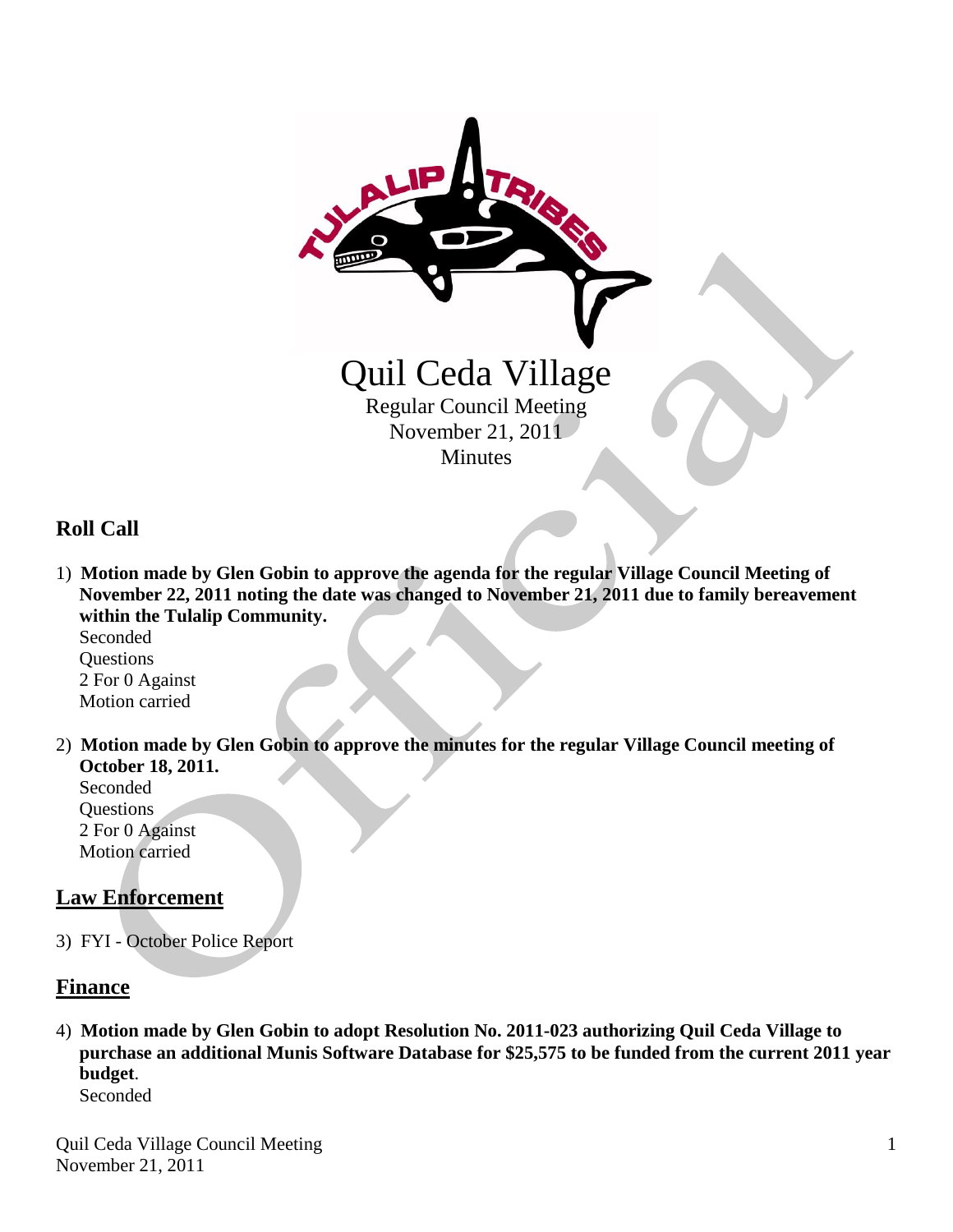Questions:

Discussion: Steve Gobin, Sarah Codiga, Councilman Glen Gobin,

 This is for the future work in the MUNIS Financial System for auditing and W-9 process. This will assist with the vendor database and creating financial reports at the end of the year. Quil Ceda Village will go to a separate website. The Village will copy the current database. The funds will be used for the maintenance and consulting fees. This is clearly about separating the accounts of the Tribe and the Village. This is a use of current dollars, and using a separate data base for end of the year W-9. There is some question about the language in the Resolution. Should this be in the regular budget process? Prior year funding has occurred with other projects. We should offset the 2012 budget.

 2 For 0 Against Motion carried

5) **Motion made by Councilman Glen Gobin to approve Resolution No. 2011-024 authorizing the transfer of \$2,000,000 in tax revenue from US Bank Tax Account to the Quil Ceda Village General Operating Account for the third quarter of CY 2011.**

Seconded **Ouestions**  2 For 0 Against Motion carried

6) **Motion made by Councilman Glen Gobin to approve Resolution No. 2011-025 authorizing the transfer of \$2,000,000 in tax revenue from US Bank Tax Account to the Quil Ceda Village General Operating Account for the forth quarter of CY 2011.**

Seconded Questions 2 For 0 Against Motion carried

7) FYI - September Budget Reports

# **Utilities & Environmental Services**

8) Vehicle Purchase

 Discussion: Lukas Reyes, Councilman Glen Gobin, The department does not have a work vehicle at this time. Three quotes have been provided. This is and FYI.

9) Motion made by Councilman Glen Gobin to adopt Resolution No. 2011-026 approving the preliminary design, preparation of contract documents and bidding assistance for the relocation of the pure oxygen generator in the pre-aeration Basin (and other associated improvements as described in the Scope of Work) at the MBR Wastewater Treatment Plant in an amount not to exceed \$45,000.00. **Seconded** 

Questions:

Discussion: Lukas Reyes, Councilman Glen Gobin,

 This is a quote from Parametrix. The contracting will go through the Contract and Procurement office for the work. Did the department get multiple bids? This will be a sole source project.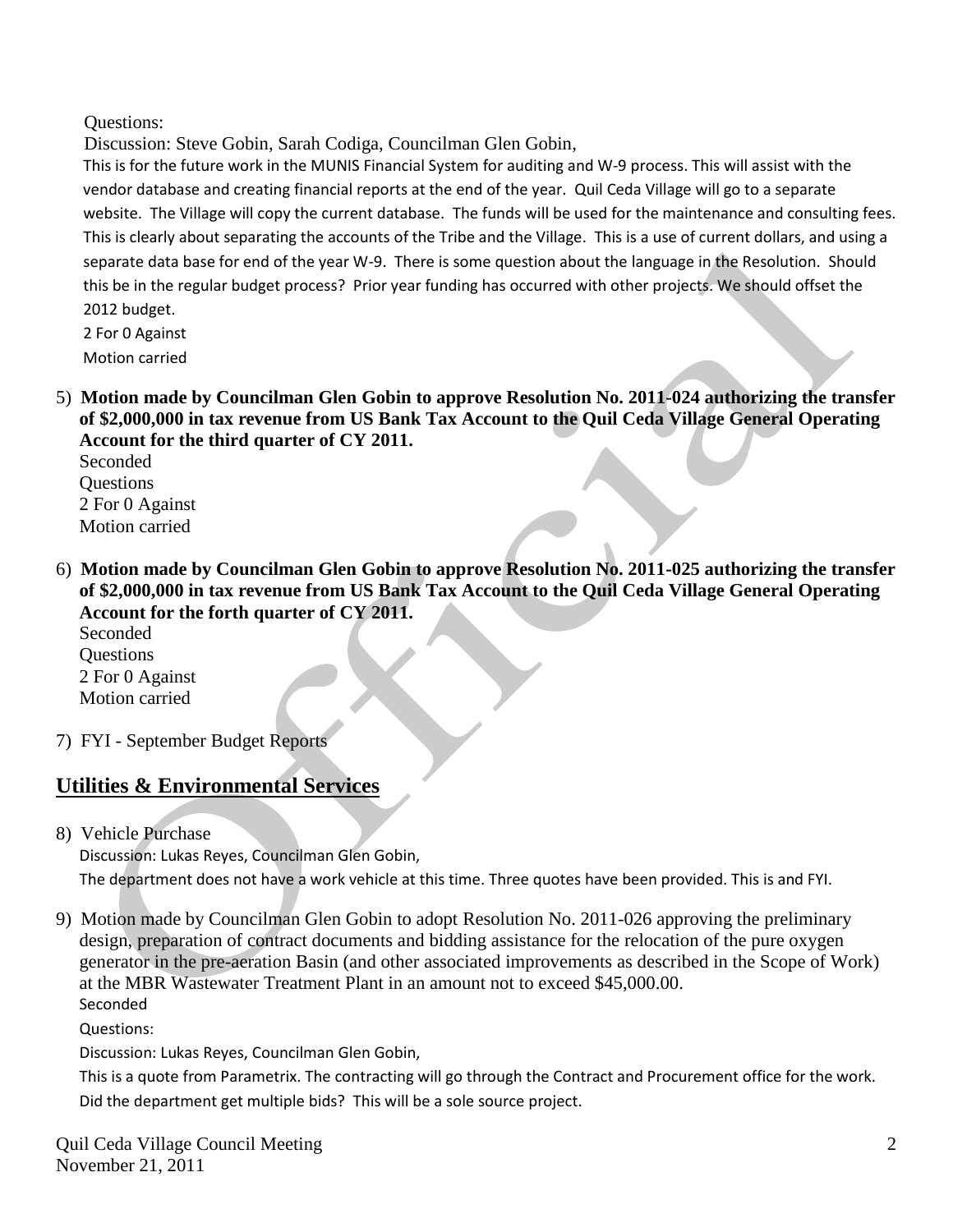2 For 0 Against Motion carried

# **Tulalip Data Services**

10) **Motion made by Councilman Glen Gobin to approve Resolution No. 2011-027 authorizing TDS to reallocate 2011 unused funds in an amount not to exceed \$1,100,000 to purchase equipment and software.**

Seconded

Discussion: Travis Hill, Steve Gobin, Councilman Glen Gobin, Kevin Jones

 This was to be moved to an FYI on the agenda. The department would like to move the funds to next year's budget. Some of the surplus came was due to a grant another department received as well as unspent salary funding from positions that have not been filled in 2011. Staff is asking the Council for permission to use the funds now and move the monies within the current budget. The money is for software that is needed now such as Microsoft Office Maintenance, storage data, second core switch, computer replacements, a copy machine. These are all projects that needed to be funded. Has this been worked out with the Government Staff and TDS? The graphics team is looking forward to working with this equipment and which will save tribal hard dollars.

 2 For 0 Against Motion carried

11) Resolution No. 2011-028 authorizing the Council President to sign a maintenance contract renewal with Shared Technologies for a period of 36 months. Contract will not exceed \$48,826.20 annually with payment to come from the TDS authorized yearly budget.

Seconded

Questions:

Discussion: Travis Hill, President Marlin Fryberg,

 Shared Technologies has been our partner on this for the past four years. The contract has a 90 day out clause. This is for the warranty for the phone switch.

 2 For 0 Against Motion carried

12) **Motion made by Councilman Glen Gobin to approve Resolution No. 2011-029 authorizing the Council President to sign an employment contract with Craig Heigert with a not to exceed amount of \$85,696.00 annually with funding to come from the TDS Department budget.**

 Seconded Questions 2 For 0 Against Motion carried

13) **Motion made by Councilman Glen Gobin to approve Resolution No. 2011-030 authorizing the Council President to sign an employment contract with Thomas Williams with a not to exceed amount of \$86,652.80 annually with funding to come from the TDS Department Budget.** Seconded **Questions** 

2 For 0 Against

Quil Ceda Village Council Meeting November 21, 2011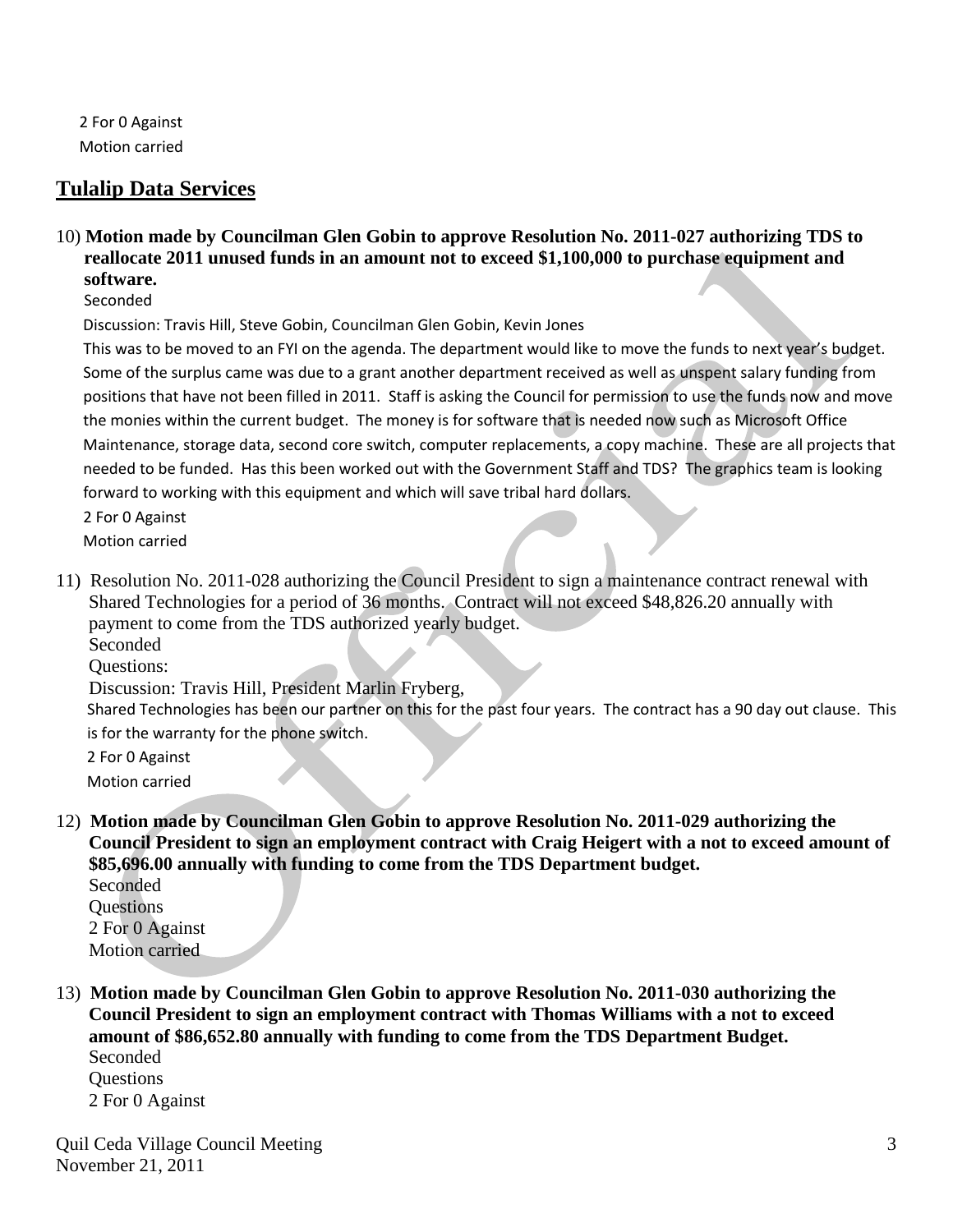Motion carried

14) **Motion made by Councilman Glen Gobin to approve Resolution No. 2011-031 authorizing the Council President to sign an employment contract with Travis Hill with a not to exceed amount of \$105,955.20 annually with funding to come from the TDS Department Budget.** Seconded

**Ouestions**  2 For 0 Against Motion carried

# **Out of State Travel**

11) Theresa Sheldon – NCAI, Portland, Oregon, October 30-Nov. 3, 2011

12) Deborah Parker – NCAI, Portland, Oregon, October 30-Nov. 3, 2011

13) Helen Fenrich - NCAI, Portland, Oregon, October 30-Nov 4, 2011

14) Nina Reece, NCAI, Portland, Oregon, October 30-Nov. 3, 2011

# **Economic Development Update**

16) Marine Drive Fueling Station Project Update

 $\overline{\phantom{a}}$  , and the set of the set of the set of the set of the set of the set of the set of the set of the set of the set of the set of the set of the set of the set of the set of the set of the set of the set of the s

17) Tulalip Cabela's Retail Project Update

18) 116<sup>th</sup> Street Gas Station Kiosk – Staff is working with a consultant for the design and scope of work. Staff is working on the scope of work to keep the project within the allocated budget. This issue has been before the Tulalip Board of Directors.

# **Property Management**

19) Leasing – Off the Record

# **ADJOURN at 9:56 a.m.**

Minutes approved at the regular Village Council meeting of December 27, 2011.

Nina Reece, Village Clerk Dated